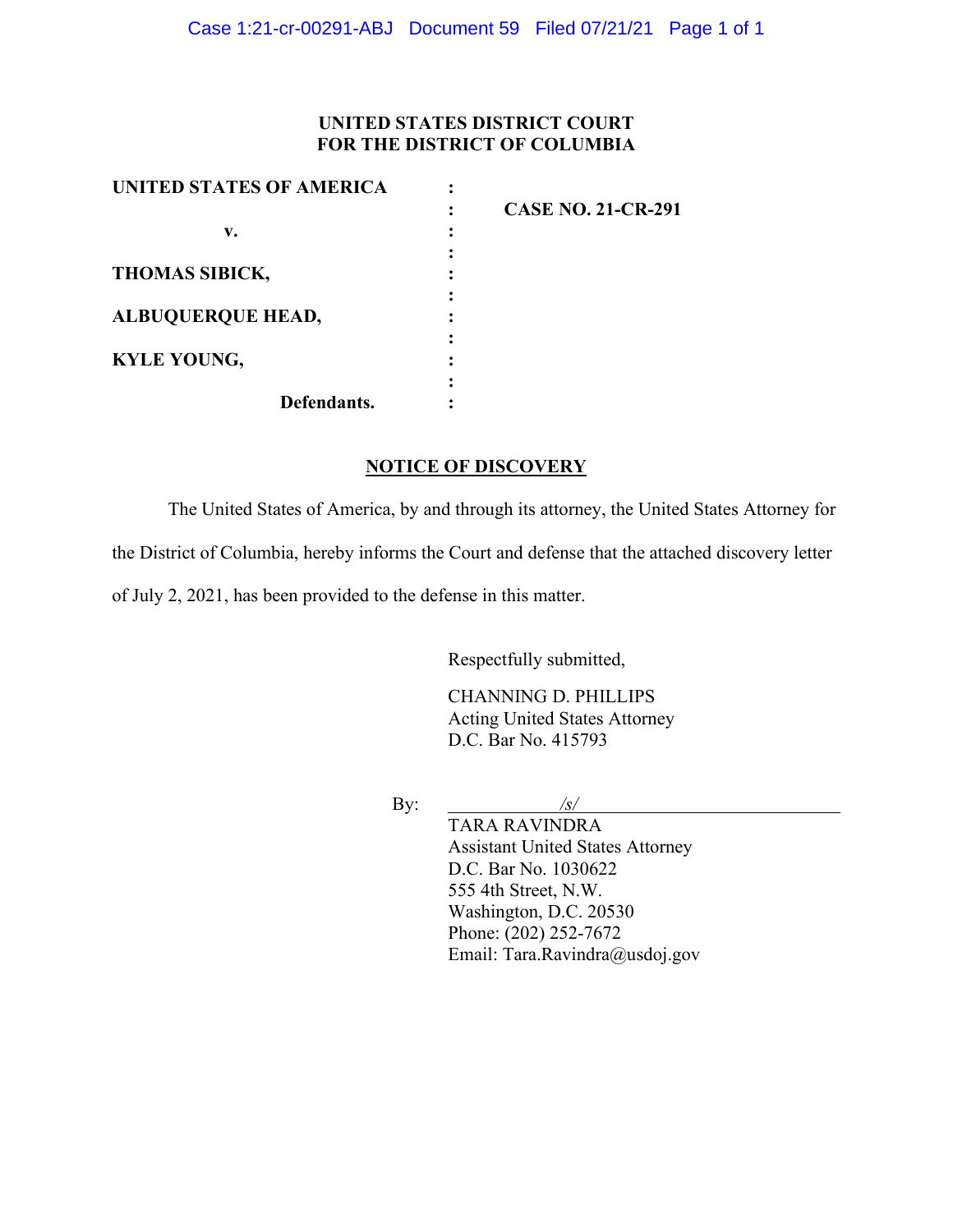## Case 1:21-cr-00291-ABJ Document 59-1 Filed 07/21/21 Page 1 of 7



U.S. Department of Justice

Channing D. Phillips Acting United States Attorney

*District of Columbia*

*Judiciary Center 555 Fourth St., N.W. Washington, D.C. 20530*

July 2, 2021

Stephen F. Brennwald, Esq. Brennwald & Robertson, LLP 922 Pennsylvania Avenue, S.E. Washington, D.C. 20003 *Attorney for Thomas Sibick* 

G. Nicholas Wallace, Esq. Assistant Federal Defender Federal Defender Services of Eastern Tennessee, Inc. 219 West Depot Street, Suite 200 Greeneville, Tennessee 37743 *Attorney for Albuquerque Head*

Katrina Young, Esq. Catherine Henry, Esq. Assistant Federal Defenders Federal Community Defender Office for the Eastern District of Pennsylvania 601 Walnut Street, Suite 540W Philadelphia, PA 19106 *Attorney for Kyle Young* 

Dear Counsel:

We are writing to update you with additional discovery that has been provided for this case on July 2, 2021 via a shared folder on USA File Exchange, that contains the following materials. **Please note that some of these materials contain redactions that were inadvertent. We will later be providing the same materials with a Bates stamp and with less redactions, but we are providing these documents now as we wait for the redactions to be corrected.**

• **FBI Documents Folder:**

Re: *United States v. Thomas Sibick, Albuquerque Head, Kyle Young*  Case No. 21-CR-291 – Production #3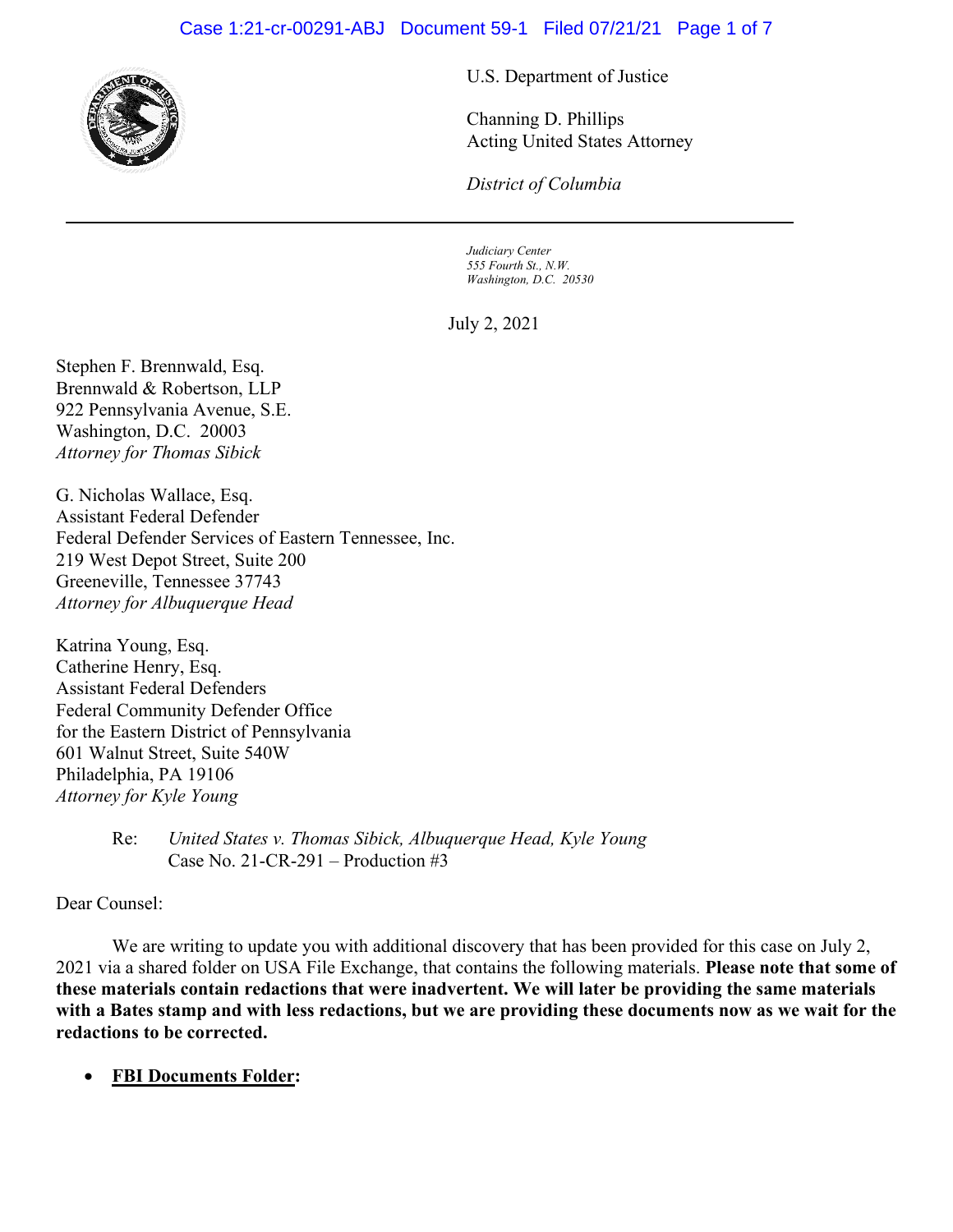A 20 CCN 21-002-679 Facebook screenshot Redacted.pdf A 089B-WF-3373679 0000001 Redacted.pdf A 089B-WF-3373679\_0000002.pdf A 089B-WF-3373679\_0000002\_1A0000002\_0000001.pdf 89B-WF-3373679\_0000002\_1A0000002\_0000002.PNG 33 089B-WF-3373679\_0000002\_1A0000002\_0000003.PNG 889B-WF-3373679 0000002 1A0000002 0000004.PNG 33 089B-WF-3373679\_0000002\_1A0000002\_0000005.PNG 889B-WF-3373679\_0000002\_1A0000002\_0000006.PNG MI 089B-WF-3373679 0000002 1A0000002 0000007.PNG A 089B-WF-3373679\_0000004\_1A0000004\_0000001\_Redacted.pdf A 089B-WF-3373679\_0000004\_1A0000004\_0000003\_Redacted.pdf A 089B-WF-3373679\_0000004\_Redacted.pdf A 089B-WF-3373679 0000005 Redacted.pdf A 089B-WF-3373679\_0000037\_Redacted.pdf A 089B-WF-3373679\_0000038\_Redacted.pdf A 089B-WF-3373679\_0000039\_Redacted.pdf [A] 089B-WF-3373679\_0000040\_Redacted.pdf A 089B-WF-3373679 0000041.pdf A 089B-WF-3373679\_0000041\_Redacted.pdf A 089B-WF-3373679\_0000042.pdf A 089B-WF-3373679\_0000042\_Redacted.pdf A 089B-WF-3373679\_0000050.pdf A 089B-WF-3373679\_0000050\_1A0000022\_0000001.pdf A 089B-WF-3373679\_0000050\_1A0000022\_0000001\_Redacted.pdf A 089B-WF-3373679 0000050 Redacted.pdf A 089B-WF-3373679\_0000051\_1A0000023\_0000001\_Redacted.pdf A 089B-WF-3373679\_0000051\_Redacted.pdf 89B-WF-3373679\_0000052\_1A0000001\_0000001.png A 089B-WF-3373679 0000053.pdf A 089B-WF-3373679\_0000053\_1A0000024\_0000001\_PHYSICAL.pdf 5 089B-WF-3373679\_0000066\_1A0000033\_0000009.png 889B-WF-3373679\_0000079\_1A0000003\_0000004.png A 089B-WF-3373679\_0000100\_1A0000060\_0000001.pdf 089B-WF-3373679\_0000100\_1A0000060\_0000002.jpg 089B-WF-3373679 0000100 1A0000060 0000003.jpg 089B-WF-3373679\_0000100\_1A0000060\_0000004.jpg 089B-WF-3373679 0000100 1A0000060 0000005.jpg 089B-WF-3373679\_0000100\_1A0000060\_0000006.jpg 089B-WF-3373679\_0000100\_1A0000060\_0000007.jpg 089B-WF-3373679 0000100 1A0000060 0000008.jpg 089B-WF-3373679\_0000100\_1A0000060\_0000009.jpg 089B-WF-3373679 0000100 1A0000060 0000010.jpg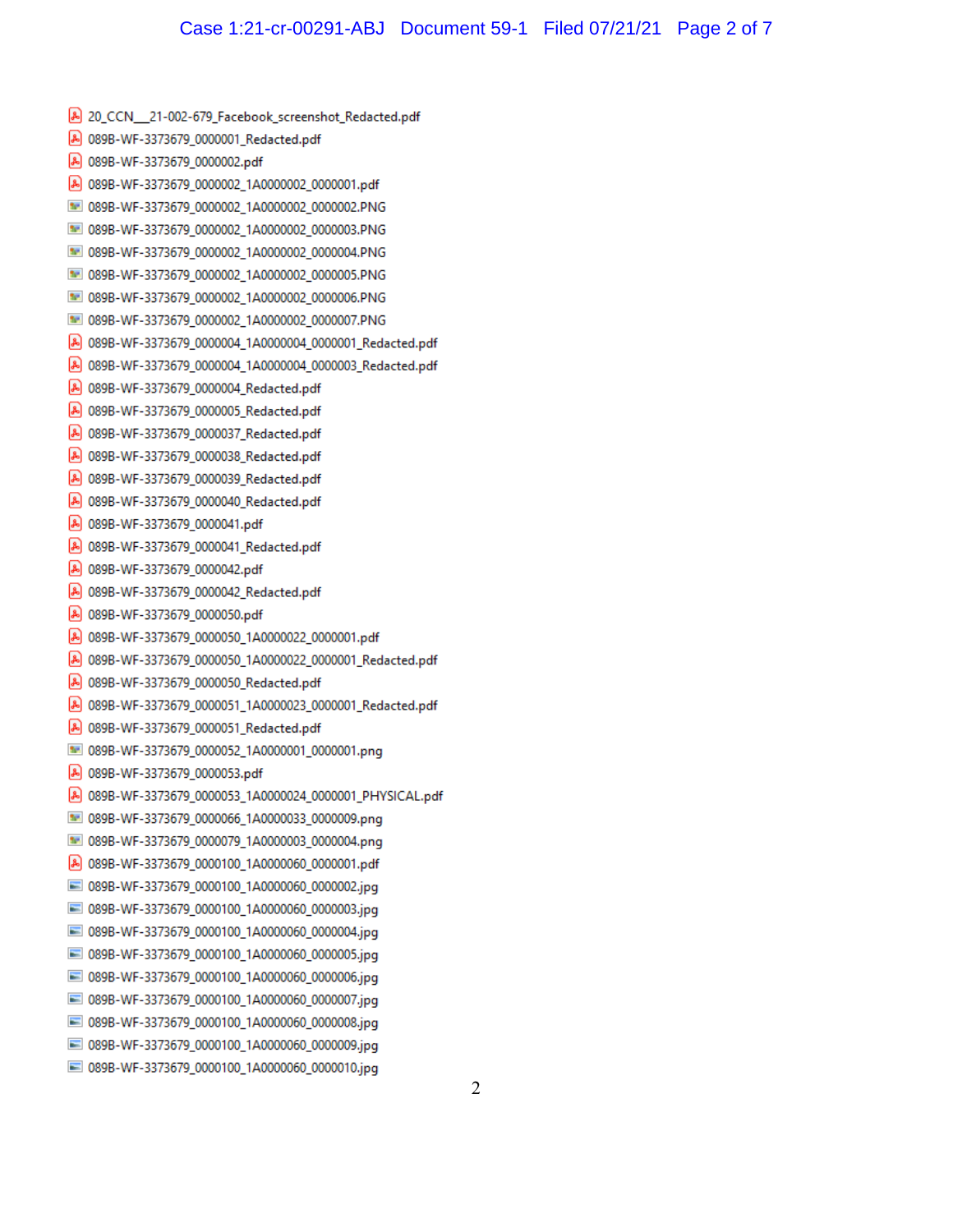A 089B-WF-3373679 0000100 Redacted.pdf A 089B-WF-3373679 0000104 1A0000002 0000002.pdf A 089B-WF-3373679 0000105.pdf 3773679 0000107 1A0000004 0000001.jpg 3773679 0000107 1A0000004 089B-WF-3373679\_0000107\_1A0000004\_0000002.jpg 089B-WF-3373679\_0000107\_1A0000004\_0000003.jpg 089B-WF-3373679 0000107 1A0000004 0000004.jpg 089B-WF-3373679\_0000107\_1A0000004\_0000005.jpg md= 089B-WF-3373679\_0000111\_1A0000005\_0000004.docx △ 089B-WF-3373679\_0000111\_1A0000005\_0000005.mov A 089B-WF-3373679\_0000111\_1A0000005\_0000011.mp4 A 089B-WF-3373679\_0000111\_1A0000005\_0000016\_Redacted.pdf 089B-WF-3373679\_0000113\_1A0000066\_0000001.zip A 089B-WF-3373679\_0000113\_1A0000066\_0000002.pdf A 089B-WF-3373679 0000116 1A0000068 0000001 Redacted.pdf 33 089B-WF-3373679 0000116 1A0000068 0000002.png 89B-WF-3373679 0000116 1A0000068 0000003.png 089B-WF-3373679 0000116 1A0000068 0000004.jpg A 089B-WF-3373679 0000116 Redacted.pdf 1089B-WF-3373679 0000117 1A0000069 0000001.png 889B-WF-3373679 0000117 1A0000069 0000002.png 3373679 0000117 1A0000069 0000003.jpg 389B-WF-3373679 0000117 1A0000069 0000003.jpg A 089B-WF-3373679\_0000117\_1A0000069\_0000004\_Redacted.pdf A 089B-WF-3373679\_0000117\_Redacted.pdf A 089B-WF-3373679\_0000118\_1A0000070\_0000001\_Redacted.pdf 089B-WF-3373679\_0000118\_1A0000070\_0000002.jpg A 089B-WF-3373679\_0000118\_1A0000070\_0000003\_Redacted.pdf 089B-WF-3373679\_0000118\_1A0000070\_0000004.png A 089B-WF-3373679\_0000118\_Redacted.pdf A 089B-WF-3373679 0000119 1A0000071 0000001 Redacted.pdf A 089B-WF-3373679\_0000119\_1A0000071\_0000002\_Redacted.pdf A 089B-WF-3373679\_0000119\_Redacted.pdf 3773679\_0000120\_1A0000072\_000002.jpg 389B-WF-3373679\_0000120\_1A0000072\_0000002.jpg 089B-WF-3373679\_0000120\_1A0000072\_0000003.jpg A 089B-WF-3373679\_0000120\_1A0000072\_0000004\_Redacted.pdf A 089B-WF-3373679\_0000120\_1A0000072\_0000005\_Redacted.pdf 089B-WF-3373679\_0000120\_1A0000072\_0000006.jpg 089B-WF-3373679\_0000120\_1A0000072\_0000007.jpg A 089B-WF-3373679\_0000120\_1A0000072\_0000008\_Redacted.pdf A 089B-WF-3373679 0000120 1A0000072 0000009 Redacted.pdf 089B-WF-3373679 0000120 1A0000072 0000010.jpg A 089B-WF-3373679\_0000120\_1A0000072\_0000011\_Redacted.pdf 373679 0000120 1A0000072 0000012.ipg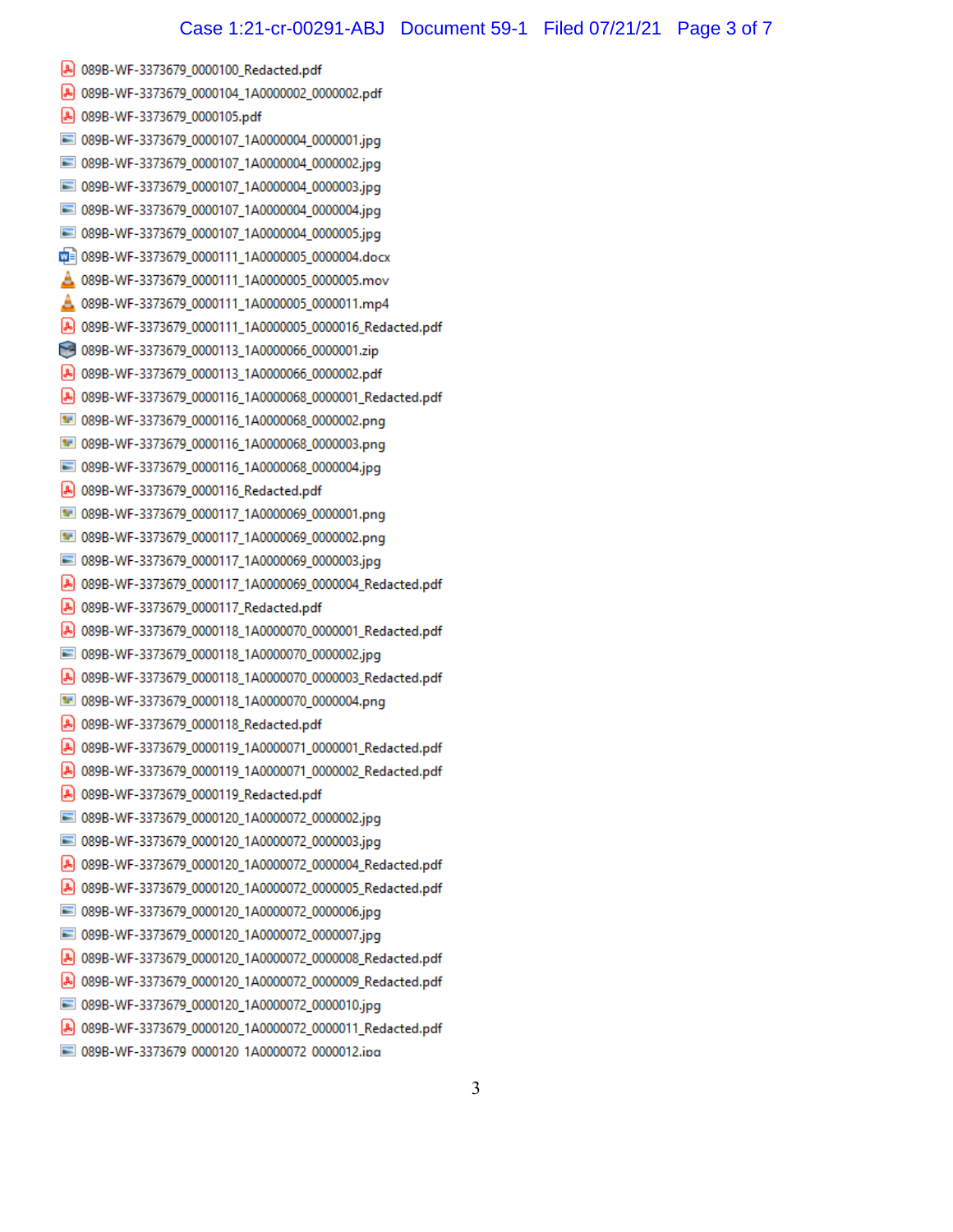- A 089B-WF-3373679\_0000120\_Redacted.pdf
- 朝 089B-WF-3373679\_0000121\_1A0000073\_0000002.xlsm
- A 089B-WF-3373679\_0000121\_1A0000073\_0000003\_Redacted.pdf
- 朝 089B-WF-3373679\_0000121\_1A0000073\_0000004.xlsm
- A 089B-WF-3373679\_0000121\_Redacted.pdf
- A 089B-WF-3373679\_0000123.pdf
- A 089B-WF-3373679\_0000124.pdf
- A 089B-WF-3373679\_0000124\_1A0000007\_0000004.pdf
- A 089B-WF-3373679\_0000124\_1A0000007\_0000005.pdf
- A 089B-WF-3373679\_0000139\_1A0008665\_0000001\_Redacted.pdf
- A 089B-WF-3373679\_0000139\_Redacted.pdf
- A 089B-WF-3373679\_0000153.pdf
- A 089B-WF-3373679\_0000154.pdf
- A 089B-WF-3373679\_0000155.pdf
- A 089B-WF-3373679\_0000156.pdf
- A 089B-WF-3373679\_0000157.pdf
- A 089B-WF-3373679\_0000158.pdf
- A 089B-WF-3373679\_0000161\_1A0000094\_0000001\_Redacted.pdf
- A 089B-WF-3373679\_0000161\_Redacted.pdf
- A 089B-WF-3373679\_0000164\_Redacted.pdf
- A 089B-WF-3373679\_0000165\_1A0000096\_0000001\_Redacted.pdf
- A 089B-WF-3373679\_0000165\_1A0000097\_0000001\_Redacted.pdf
- A 089B-WF-3373679\_0000165\_1A0000098\_0000001\_PHYSICAL\_Redacted.pdf
- A 089B-WF-3373679\_0000165\_Redacted.pdf

Please note that the following materials have been designated as **sensitive materials** and are subject to the Protective Order Governing Discovery that was issued by the Court in each case:

## **Sensitive Materials Folder:**  $\bullet$

- A 089B-WF-3373679\_0000003\_1A0000003\_0000001\_Redacted.pdf
- A 089B-WF-3373679\_0000003\_1A0000003\_0000002\_Redacted.pdf
- A 089B-WF-3373679\_0000003\_1A0000003\_0000003\_Redacted.pdf
- A 089B-WF-3373679\_0000003\_1A0000003\_0000004\_Redacted.pdf
- 80 089B-WF-3373679\_0000003\_Redacted.pdf
- 80 089B-WF-3373679\_0000012\_Redacted.pdf
- 80 089B-WF-3373679\_0000013\_Redacted.pdf
- 80 089B-WF-3373679\_0000014\_Redacted.pdf
- 80 089B-WF-3373679\_0000015\_Redacted.pdf
- A 089B-WF-3373679\_0000016\_Redacted.pdf
- A 089B-WF-3373679\_0000017\_Redacted.pdf
- 8 089B-WF-3373679\_0000018\_Redacted.pdf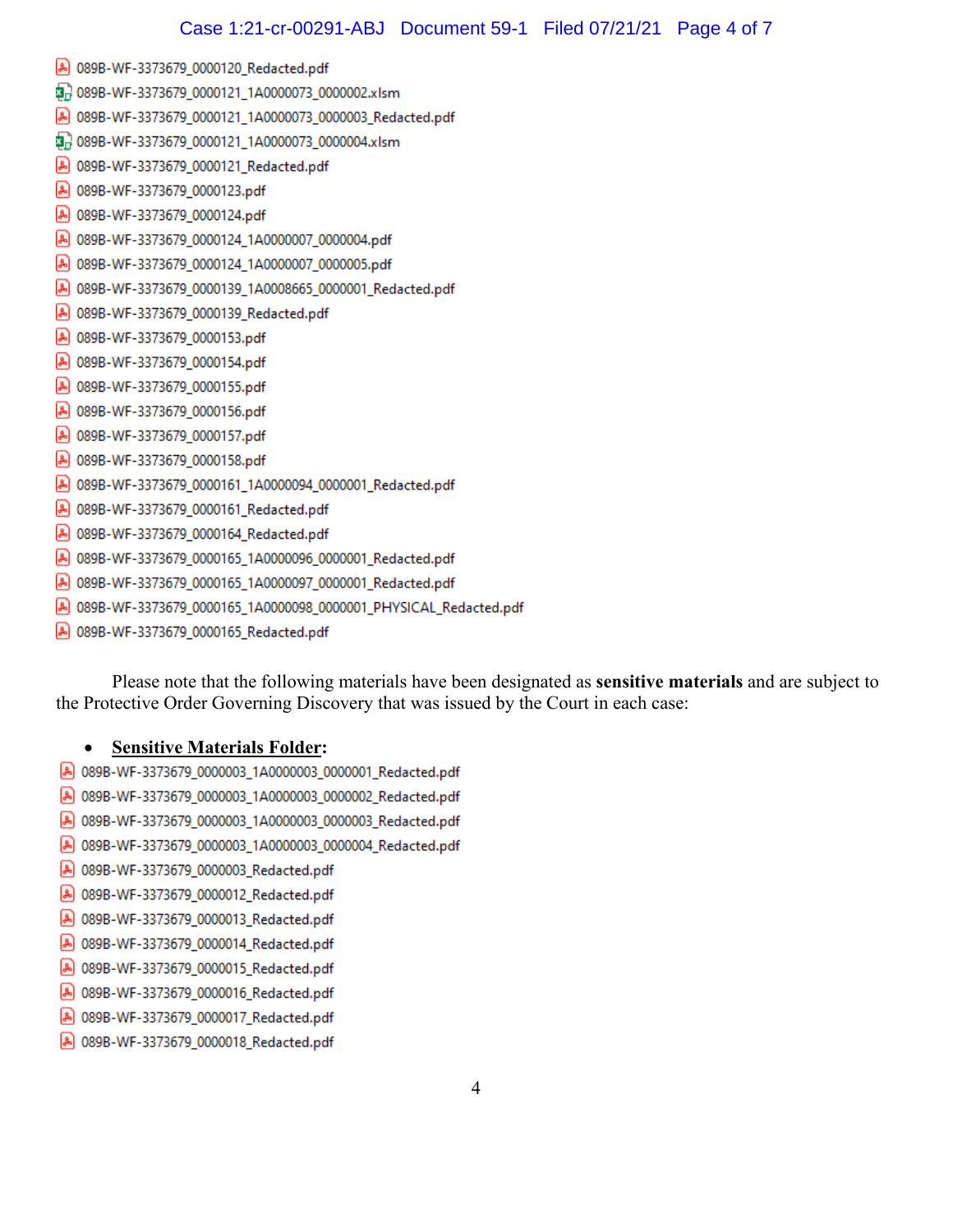- A 089B-WF-3373679\_0000019\_Redacted.pdf
- A 089B-WF-3373679\_0000022\_Redacted.pdf
- 8 089B-WF-3373679\_0000023\_Redacted.pdf
- A 089B-WF-3373679\_0000030.pdf
- A 089B-WF-3373679\_0000033.pdf
- A 089B-WF-3373679\_0000034\_Import\_Redacted.pdf
- A 089B-WF-3373679\_0000034\_Redacted.pdf
- A 089B-WF-3373679\_0000036\_Redacted.pdf
- A 089B-WF-3373679\_0000041\_1A0010542\_0000001\_Redacted.pdf
- A 089B-WF-3373679\_0000052\_1A0000001\_0000003\_Redacted.pdf
- A 089B-WF-3373679\_0000052\_1A0000001\_0000005\_Redacted.pdf
- A 089B-WF-3373679\_0000052\_1A0000001\_0000007\_Redacted.pdf
- A 089B-WF-3373679\_0000052\_Redacted.pdf
- A 089B-WF-3373679\_0000055\_1A0000182\_0000001\_Redacted.pdf
- A 089B-WF-3373679\_0000055\_1A0000182\_0000002\_Redacted.pdf
- A 089B-WF-3373679\_0000055\_Redacted.pdf
- A 089B-WF-3373679\_0000056\_Import\_Redacted.pdf
- 8 089B-WF-3373679\_0000056\_Redacted.pdf
- A 089B-WF-3373679\_0000058\_Import\_Redacted.pdf
- A 089B-WF-3373679\_0000058\_Redacted.pdf
- A 089B-WF-3373679\_0000059\_Import\_Redacted.pdf
- A 089B-WF-3373679\_0000059\_Redacted.pdf
- A 089B-WF-3373679\_0000060\_Import\_Redacted.pdf
- A 089B-WF-3373679\_0000060\_Redacted.pdf
- 80 089B-WF-3373679\_0000061\_Import\_Redacted.pdf
- A 089B-WF-3373679\_0000061\_Redacted.pdf
- A 089B-WF-3373679\_0000062\_Import\_Redacted.pdf
- A 089B-WF-3373679\_0000062\_Redacted.pdf
- A 089B-WF-3373679\_0000063\_Import\_Redacted.pdf
- A 089B-WF-3373679\_0000063\_Redacted.pdf
- A 089B-WF-3373679\_0000064\_Import\_Redacted.pdf
- A 089B-WF-3373679\_0000064\_Redacted.pdf
- A 089B-WF-3373679\_0000066\_1A0000033\_0000001\_Redacted.pdf
- A 089B-WF-3373679\_0000066\_1A0000033\_0000003\_Redacted.pdf
- A 089B-WF-3373679\_0000066\_1A0000033\_0000004\_Redacted.pdf
- A 089B-WF-3373679\_0000066\_1A0000033\_0000007\_Redacted.pdf
- A 089B-WF-3373679\_0000066\_Import\_Redacted.pdf
- A 089B-WF-3373679\_0000066\_Redacted.pdf
- A 089B-WF-3373679\_0000067\_Import\_Redacted.pdf
- 8 089B-WF-3373679\_0000067\_Redacted.pdf
- A 089B-WF-3373679\_0000068\_Import\_Redacted.pdf
- A 089B-WF-3373679\_0000068\_Redacted.pdf
- A 089B-WF-3373679\_0000069\_Import\_Redacted.pdf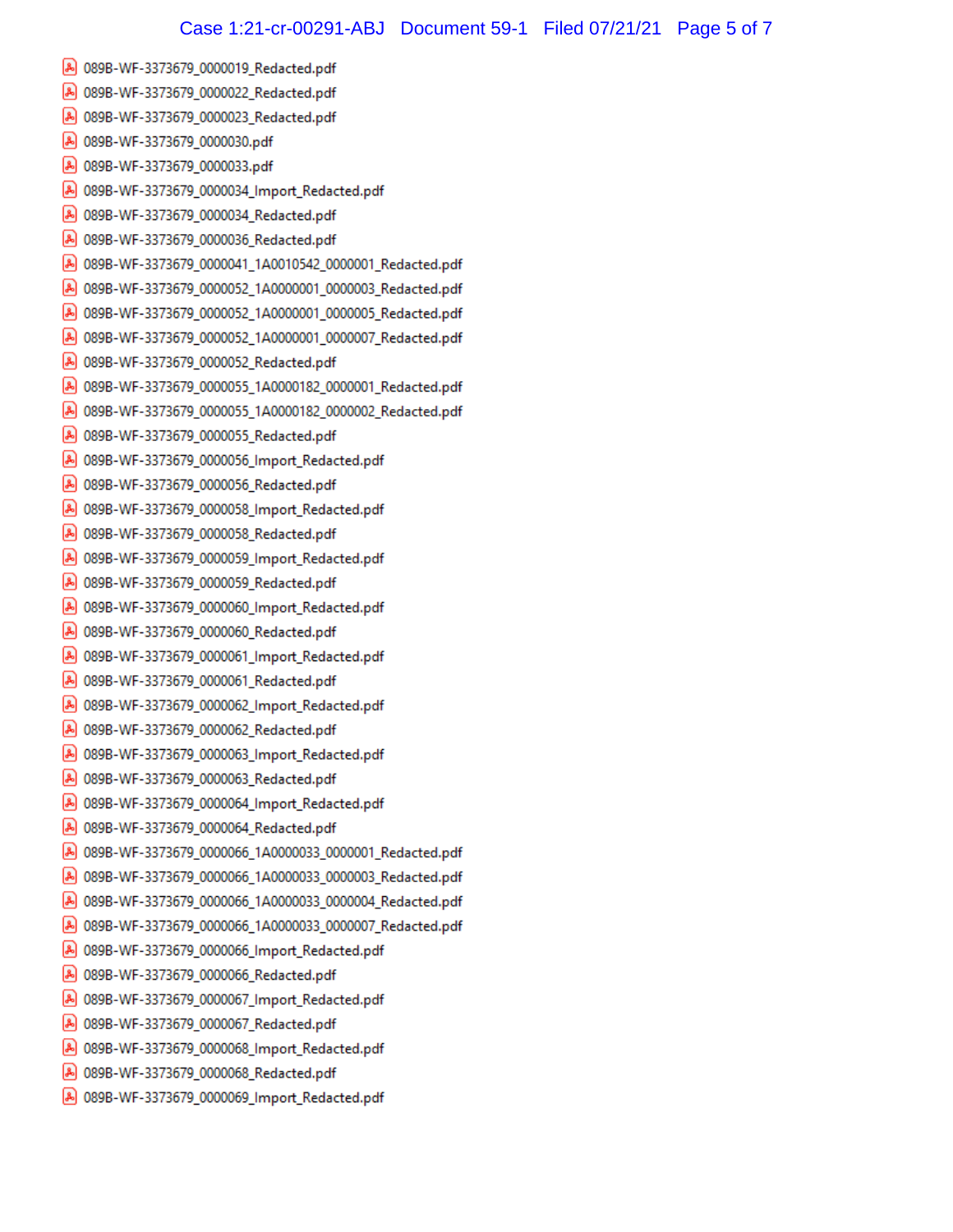- A 089B-WF-3373679\_0000069\_Redacted.pdf
- A 089B-WF-3373679\_0000071\_1A0000004\_0000001\_Redacted.pdf
- A 089B-WF-3373679\_0000071\_Redacted.pdf
- A 089B-WF-3373679\_0000073\_Import\_Redacted.pdf
- A 089B-WF-3373679\_0000073\_Redacted.pdf
- A 089B-WF-3373679\_0000075\_Import\_Redacted.pdf
- A 089B-WF-3373679\_0000075\_Redacted.pdf
- A 089B-WF-3373679\_0000076\_Import\_Redacted.pdf
- 80 089B-WF-3373679\_0000076\_Redacted.pdf
- A 089B-WF-3373679\_0000077\_Import\_Redacted.pdf
- A 089B-WF-3373679\_0000077\_Redacted.pdf
- A 089B-WF-3373679\_0000078\_Import\_Redacted.pdf
- A 089B-WF-3373679\_0000078\_Redacted.pdf
- A 089B-WF-3373679\_0000079\_Import\_Redacted.pdf
- A 089B-WF-3373679\_0000079\_Redacted.pdf
- A 089B-WF-3373679\_0000080\_Import\_Redacted.pdf
- A 089B-WF-3373679\_0000080\_Redacted.pdf
- A 089B-WF-3373679\_0000081\_Import\_Redacted.pdf
- A 089B-WF-3373679\_0000081\_Redacted.pdf
- A 089B-WF-3373679\_0000083\_Import\_Redacted.pdf
- A 089B-WF-3373679\_0000083\_Redacted.pdf
- A 089B-WF-3373679\_0000084\_Import\_Redacted.pdf
- A 089B-WF-3373679\_0000084\_Redacted.pdf
- A 089B-WF-3373679\_0000090\_Import\_Redacted.pdf
- A 089B-WF-3373679\_0000090\_Redacted.pdf
- A 089B-WF-3373679\_0000091\_Import\_Redacted.pdf
- A 089B-WF-3373679\_0000091\_Redacted.pdf
- A 089B-WF-3373679\_0000101\_Redacted.pdf
- A 089B-WF-3373679\_0000104\_1A0000002\_0000001.pdf
- A 089B-WF-3373679\_0000104\_1A0000002\_0000003.pdf
- A 089B-WF-3373679\_0000104\_Redacted.pdf
- A 089B-WF-3373679\_0000106.pdf
- A 089B-WF-3373679\_0000106\_1A0000003\_0000001\_Redacted.pdf
- A 089B-WF-3373679\_0000106\_1A0000003\_0000002\_Redacted.pdf
- A 089B-WF-3373679\_0000107.pdf
- A 089B-WF-3373679\_0000111\_1A0000005\_0000008\_Redacted.pdf
- A 089B-WF-3373679\_0000111\_1A0000005\_0000010\_Redacted.pdf
- 089B-WF-3373679\_0000111\_1A0000005\_0000017\_Redacted.pdf
- 80 089B-WF-3373679\_0000111\_Import\_Redacted.pdf
- A 089B-WF-3373679\_0000111\_Redacted.pdf
- A 089B-WF-3373679\_0000114\_Import\_Redacted.pdf
- A 089B-WF-3373679\_0000114\_Redacted.pdf
- A 089B-WF-3373679\_0000124\_1A0000007\_0000001.pdf